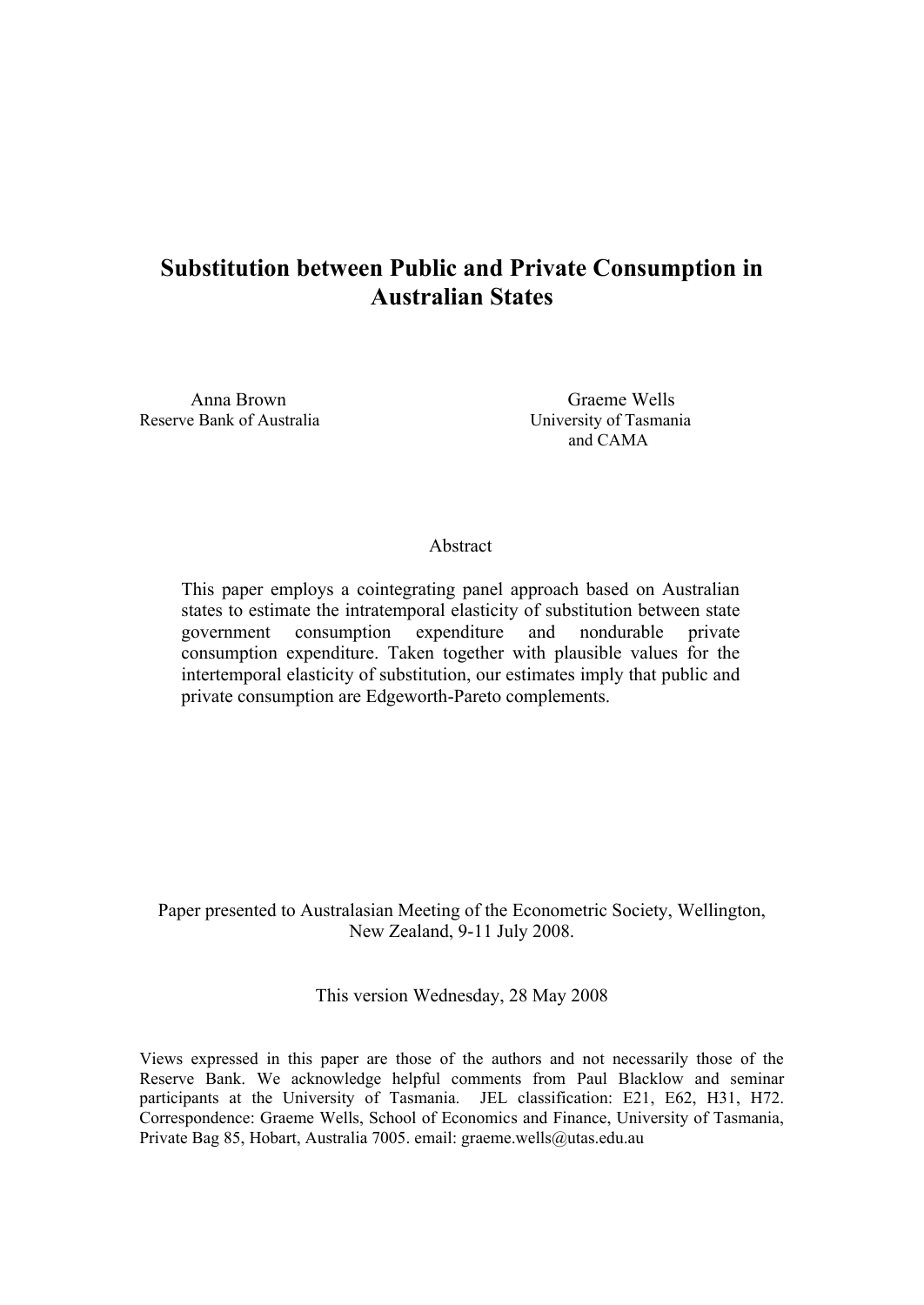## 1. **Introduction**

 Central to the study of macroeconomics is an understanding of how government purchases of goods and services impact on aggregate economic activity. Though many databased macroeconomic models predict that expansionary fiscal policy increases output in the short run, there is no clear empirical or theoretical consensus as to how changes in fiscal policy affect private consumption.

 This paper undertakes an empirical analysis of the relationship between government and private consumption expenditure in Australia, utilising a framework in which both categories of consumption potentially yield utility for households. Our primary focus is on estimating the degree of substitution between government and private consumption. At the macro level this issue is important because the degree of substitutability (or complementarity) mutes (or amplifies) the income effects of fiscal policy. Substitutability is also relevant to micro-based policy analyses such as cost-benefit studies where private consumption is usually taken to be the utility metric. If government and private consumption were found to be perfect substitutes, for example, the appropriate metric would be the sum of the two.

 Studies testing the relationship between private and public consumption have generally focused on time-series data for a single country, although there have recently been a number of studies based on panels of separate countries. The empirical analysis of this paper adds a new dimension to this line of research because, unlike the previous panel studies based on a cross-section of countries, the cross-sectional dimension in this paper consists of regions within a country, namely the six states of Australia. As far as we are aware, this paper is the first to use a panel approach to test the substitutability between private and public consumption for a single country.

 A state-based study provides a number of advantages over the time-series analyses used in the past, on both theoretical and econometric levels. On the theoretical side, the way in which government spending is divided between the federal and state governments is of importance. Australian federal government spending is largely in areas such as federal administration, defence, customs, and telecommunications, most of which have a public good character. State governments have primary responsibility for expenditure in service-delivery areas such as health, education and public transport – services which are subject rival and potentially more directly related to private-sector spending. Hence the relationship between spending by state governments and the private sector may be a better indication of whether or not the private sector perceives government and private-sector spending to be substitutes.

 Recently, much research has been conducted into panel models and the numerous benefits that panel analysis has in comparison to either a pure time-series analysis or crosssection analysis. These benefits have been discussed extensively by Baltagi and Kao (2000)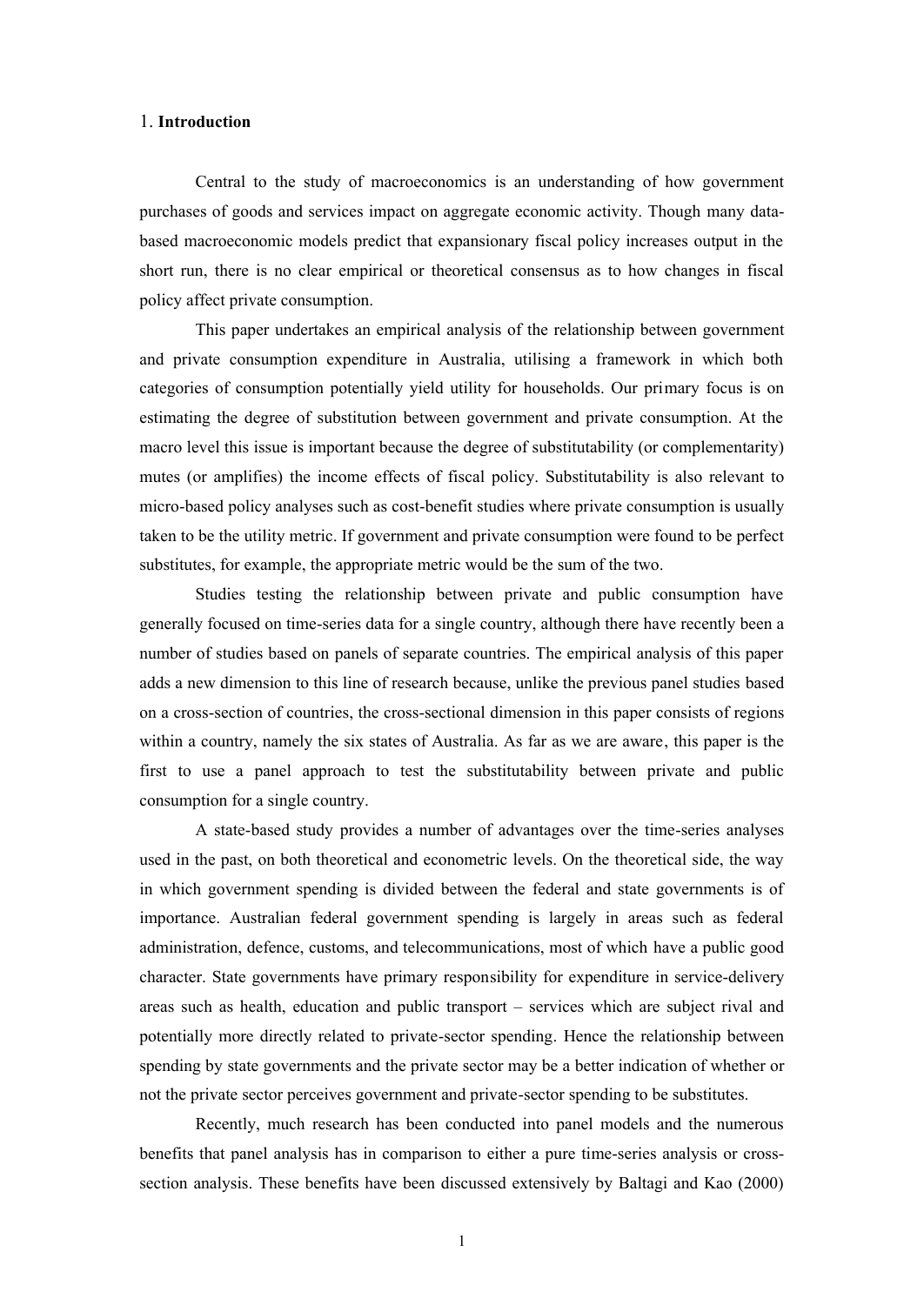and Hsiao (1996) among others. One benefit is that a panel approach allows additional information from the cross-sectional dimension to help in estimating the model's parameters. Further, panel data does not require a lengthy time series, so panel models can avoid problems such as structural breaks which often occur in long time series. More specifically for this paper, panel data analysis offers a significant advantage when testing for unit roots and cointegration. The power deficiencies of the conventional unit root and cointegration tests, in comparison to their panel counterparts, have been well documented. Adding the crosssectional dimension to the time-series dimension increases the number of observations and, providing some cross-sectional homogeneity requirements are met, offers a significant advantage in the testing for nonstationarity and cointegration. This makes a panel approach an attractive and more powerful alternative to the numerous univariate studies conducted in the past.

 Although testing the degree of substitutability between private and public consumption is not new, the approach taken in this paper is novel in that the relationship between private and public spending for a single country been not previously been analysed in a panel framework using regions within the country as the cross-section components<sup>1</sup>. The way in which fiscal power in Australia is divided between the federal and state governments means that the present state-based panel approach may provide a sharper focus to estimation of the private-sector reaction to changes in public sector spending.

 The remainder of the paper is structured as follows: Section 2 provides an overview of the relevant literature, locating our model within it. Section 3 implements a number of pretests preparatory to section 4 where a panel model, appropriate for the specific properties of the panel data, is estimated. Section 5 summarises the results, notes limitations and possible extensions.

 $\overline{a}$ 

<sup>1</sup> Fiorito and Kollintzas (2004) undertake a similar analysis to ours using annual data from 1970 to 1996 for 12 countries that subsequently joined the European Union. A distinction is made between 'public goods' (defence, public order and justice), 'merit goods' (health, education and other services', and private consumption expenditures. The state-based approach adopted in this paper has the advantage that state consumption expenditures correspond to Fiorito and Kollintzas' 'merit goods'. In the Australian federation there is no basis (other than by equal per-capita amounts) to allocate federal final expenditures (which correspond to 'public goods') to residents of individual states.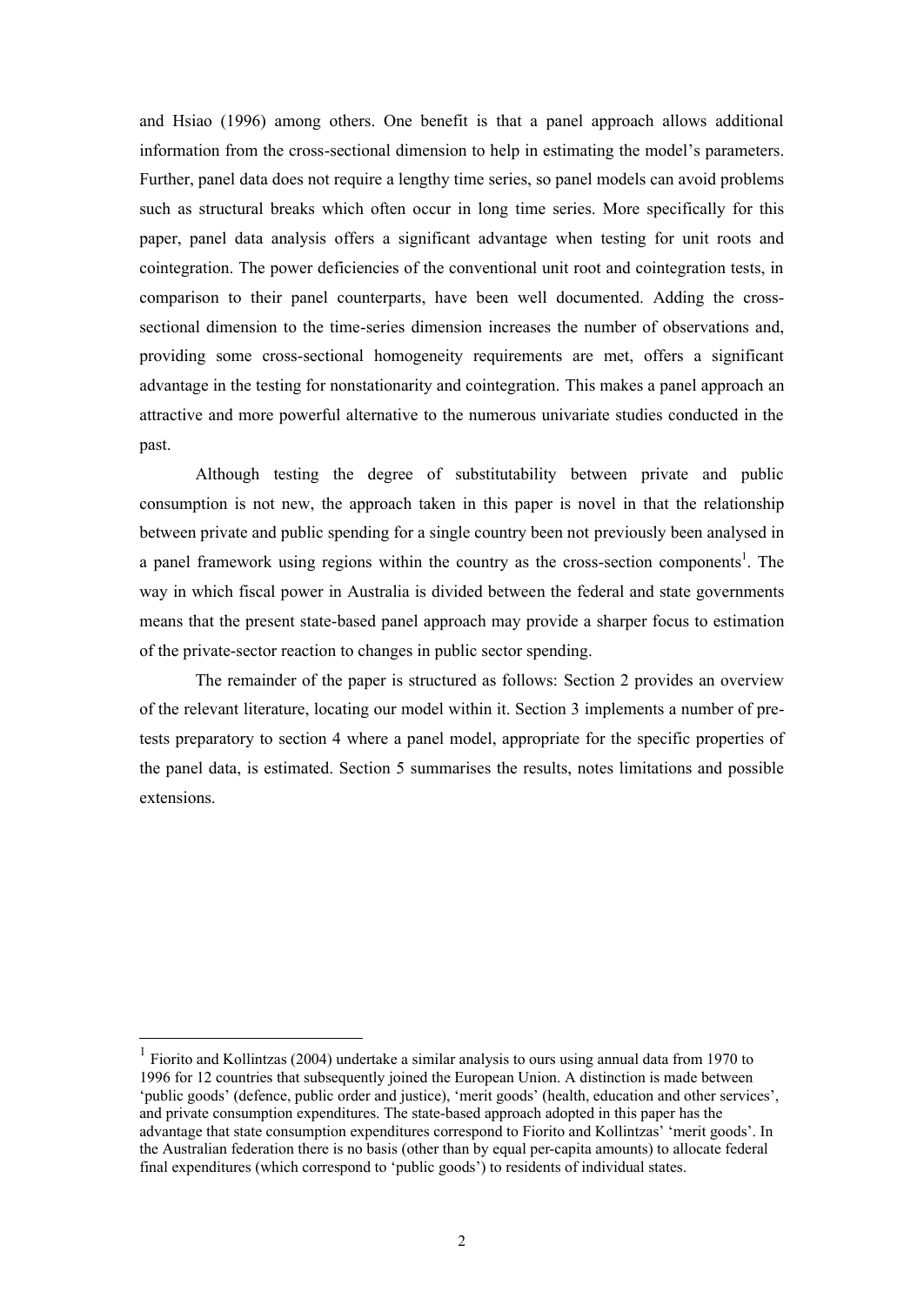# **2. Literature Review**

 Bailey (1971) was the first to explore the macroeconomic implications of the degree of substitutability between government and private consumption expenditure. Prior to Bailey, most authors cast the government in a separate role, implying that private households ignored the goods and services supplied by the government and did not include them as an addition to their welfare. Later, Barro (1981) incorporated government spending into a general model of consumption allowing for the consumer's utility to be directly affected by government purchases. Spurred by work of Bailey and Barro, a literature has developed to empirically test the relationship between government and private consumption.

 The literature on this issue can be divided into several strands. In the first strand, estimation of the relationship between private and public consumption is achieved through exploiting intertemporal first-order conditions, or Euler-equations. A representative consumer maximises expected lifetime utility

$$
U_0 = E_0 \sum_{t=0}^{\infty} \mathsf{b}^t u\left(c_t^*\right) \tag{1}
$$

where  $u(.)$  is a concave utility function;  $c^*$  is effective consumption defined as an aggregate of real private consumption *c* , and real government consumption *g* ; and *b* is the discount factor. Labour supply is inelastic.

 For a given consumption aggregator the Edgeworth-Pareto criterion can be used to determine whether private and public consumption are complements or substitutes. This criterion states that private and public consumption are considered 'net rivals' if the marginal utility of one decreases as the quantity of the other increases, and 'net complements' if the reverse is true. Karras (1994), for example, assumes  $u(c^*) = u(c + qg)$  with  $u' > 0$  and  $u'' < 0$ , so that the sign of  $\partial(\partial u/\partial c)\partial g = qu''$  depends on the sign of q. If q is positive (negative) then ∂ (∂*u* / ∂*c*) ∂*g* is negative (positive) implying that government and private consumption are substitutes (complements).

 The representative consumer maximises utility subject to the economy-wide budget constraint given below in terms of effective consumption:

$$
a_{t+1} - b_{t+1} = \left[ \left( a_t - b_t \right) + w_t - c_t^* - \left( 1 - q \right) g_t \right] \left( 1 + r \right) \tag{2}
$$

where it is assumed that lump-sum taxes have cancelled out,  $a_i$  is private financial wealth at the beginning of period *t*,  $b<sub>t</sub>$  is government debt,  $w<sub>t</sub>$  is labour income, and *r* is the real interest rate which is assumed constant.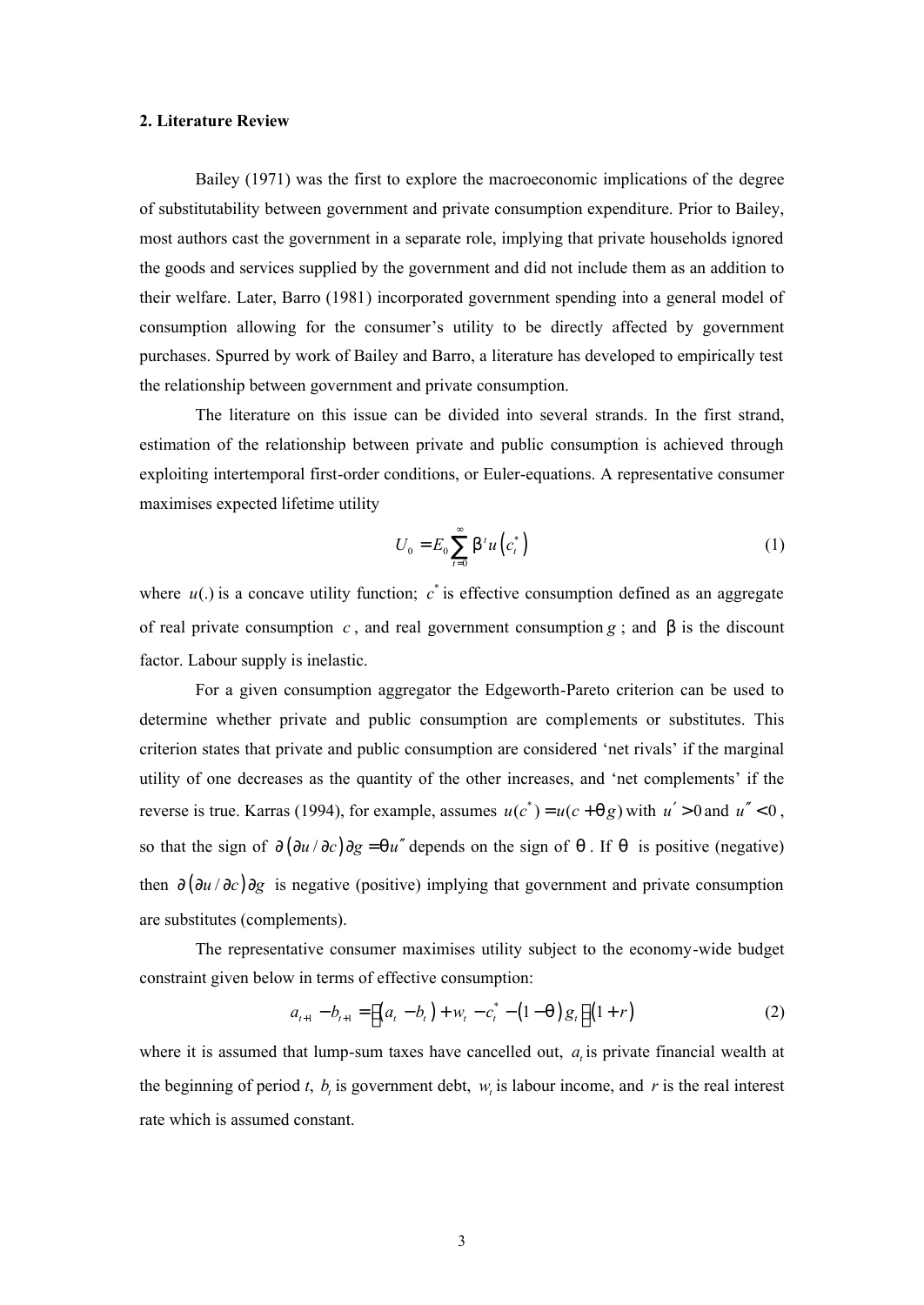Choosing  ${c_i^*}$  to maximise (1) subject to (2) yields the Euler equation

$$
\frac{u'(c_i^*)}{b E_t u'(c_{i+1}^*)} = 1 + r
$$
\n(3)

which can be linearised to give

$$
c_{t} = a + r c_{t-1} - q g_{t} + r q g_{t-1} + n_{t}
$$
\n(4)

which, allowing for additive preference shocks, can be used to recover an estimate of *q* . Kormendi (1983), Aschauer (1985), Ahmed (1986), Katsaitis (1987) and Karras (1994) are representative of this early approach. Analysing data for the United States, Kormendi and Aschauer found that government and private consumption expenditure are best described as substitutes. Ahmed found a similar relationship between private and public consumption for the United Kingdom; however Katsaitis found that for Canada, private and public spending were best described as complements. Karras (1994) is among the first to test the substitutability between private and government consumption for a number of countries, including Australia. The Australian results using annual data for 1950-1985 give an estimate of  $\hat{q} = -1.08$ , implying that public and private consumption are complements.

 The second strand of literature incorporates both the intertemporal elasticity of substitution and the intratemporal elasticity of substitution. Studies in this strand – Amano and Wirjanto (1998) is an early example<sup>2</sup> – attempt to determine whether private and public consumption are substitutes, complements or unrelated in an Edgeworth-Pareto sense based on the values of the intertemporal and intratemporal elasticities. To estimate the degree of substitutability, the method commonly proceeds in two steps. To begin, a representative consumer is assumed to maximise their expected lifetime utility function (1) where instantaneous utility is now defined as

$$
u(ci*) = \frac{v(ci*)1-g}{1-g}, \frac{1}{g} \neq 1, u(ci*) = \ln(v(ci*)) \text{ if } \frac{1}{g} = 1
$$
 (5)

Following Amano and Wirjanto (1998), a constant-elasticity-of-substitution utility function is considered as the aggregator for  $c^*$ :

$$
v(c_t^*) = \left[ f c_t^{1-1/s} + (1-f) g_t^{1-1/s} \right], S \neq 1; v(c_t^*) = c_t^{\{f\}} g_t^{\{f\}} f S = 1
$$
 (6)

From the above,  $1/g$  and *s* represent the intertemporal and intratemporal elasticities of substitution respectively between private and public consumption. Amano and Wirjanto show

<sup>&</sup>lt;sup>2</sup> See also Ogaki (1992) and Ogaki and Park (1997).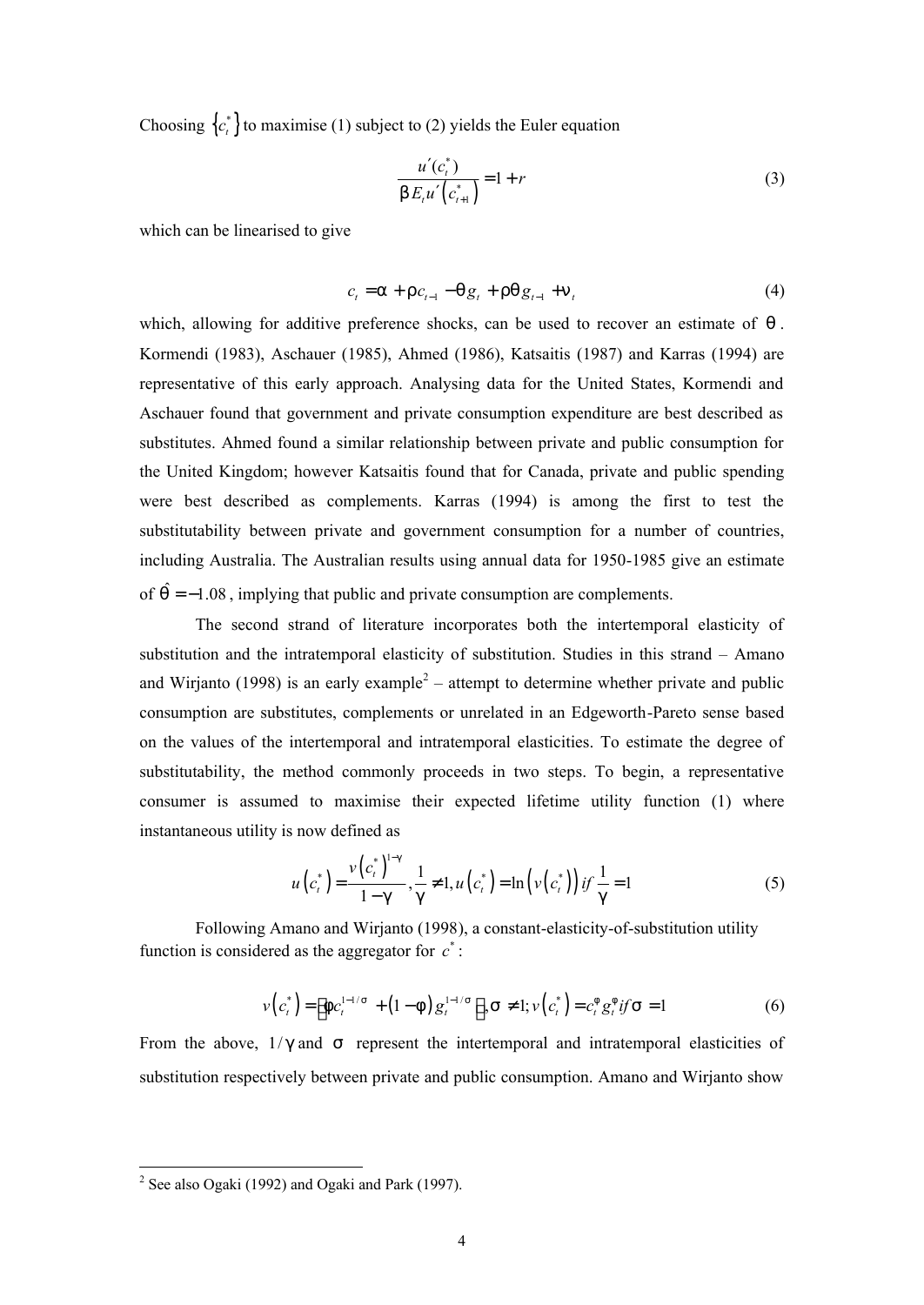that the sign of the partial cross-derivative, ∂ (∂*u* / ∂*c*) ∂*g* , depends on both the intertemporal and intraperiod elasticities of substitution, and  $sign[u_{cg}(c, g)] = sign\left[\frac{1}{a} - s\right]$ *g*  $[u_{cg}(c,g)] = sign \left[\frac{1}{g} - s\right]$ .

If  $P_g / P_c$  is the purchase price of government consumption relative to the price of private consumption, then a static, or intraperiod, first-order condition of the model is found by equating the purchase price, with the marginal rate of substitution between government and private consumption. Amano and Wirjanto show that if the price and expenditure ratios are I(1), an estimate of *s* can be obtained from the cointegrating regression

$$
\ln\left(\frac{c}{g}\right)_t = a + s \ln\left(\frac{P_g}{P_c}\right)_t + e_t \tag{7}
$$

where  $e_i$  is a stationary error process. In the second stage, estimation of the intertemporal elasticity of substitution, $1/g$ , and the discount factor, b, is achieved by imposing the estimate of *s* in the Euler equation

$$
E_t \mathsf{b} \left[ \left( \partial U / \partial c_{t+1} \right) / \left( \partial U / \partial c_t \right) \right] r_{t+1} = 1 \tag{8}
$$

which is estimated using the Generalised Methods of Moments (GMM) procedure.

 Using the above approach, Amano and Wirjanto (1998) find that the intratemporal and intertemporal elasticity of substitution between private and public consumption in the United States are similar in value implying the two goods are unrelated in an Edgeworth-Pareto sense. Esteve and Sanchis-Llopis (2005) employ a similar method to analyse the substitutability between private and public consumption in Spain. They find that the two variables are best described as Edgeworth-Pareto substitutes.

 Both the first and second strands of the literature have been extended to a panel framework. For example, Ho and Nieh (2006) examine 23 OECD countries to determine whether private and public consumption are considered to be Edgeworth-Pareto complements, substitutes or unrelated goods, finding that private and public consumption are complementary goods in an Edgeworth-Pareto sense. Using panel cointegration methods, Kwan (2006) estimates the intratemporal elasticity of substitution for the nine East Asian countries. The results show a significant positive elasticity of intratemporal substitution between government and private consumption ranging from 0.57 and 1.05, depending on the estimator and the sample period.

 There are only a small number of Australian studies on this topic. Henry and Olekalns (2001) include durables as well as nondurables in private consumption and, perhaps most significantly, take into account the possibility of structural breaks in the data. The inclusion of durables means that Henry and Olekalns' setup does not allow for direct estimation of the substitution parameter; instead they estimate a VEC model and use the impulse response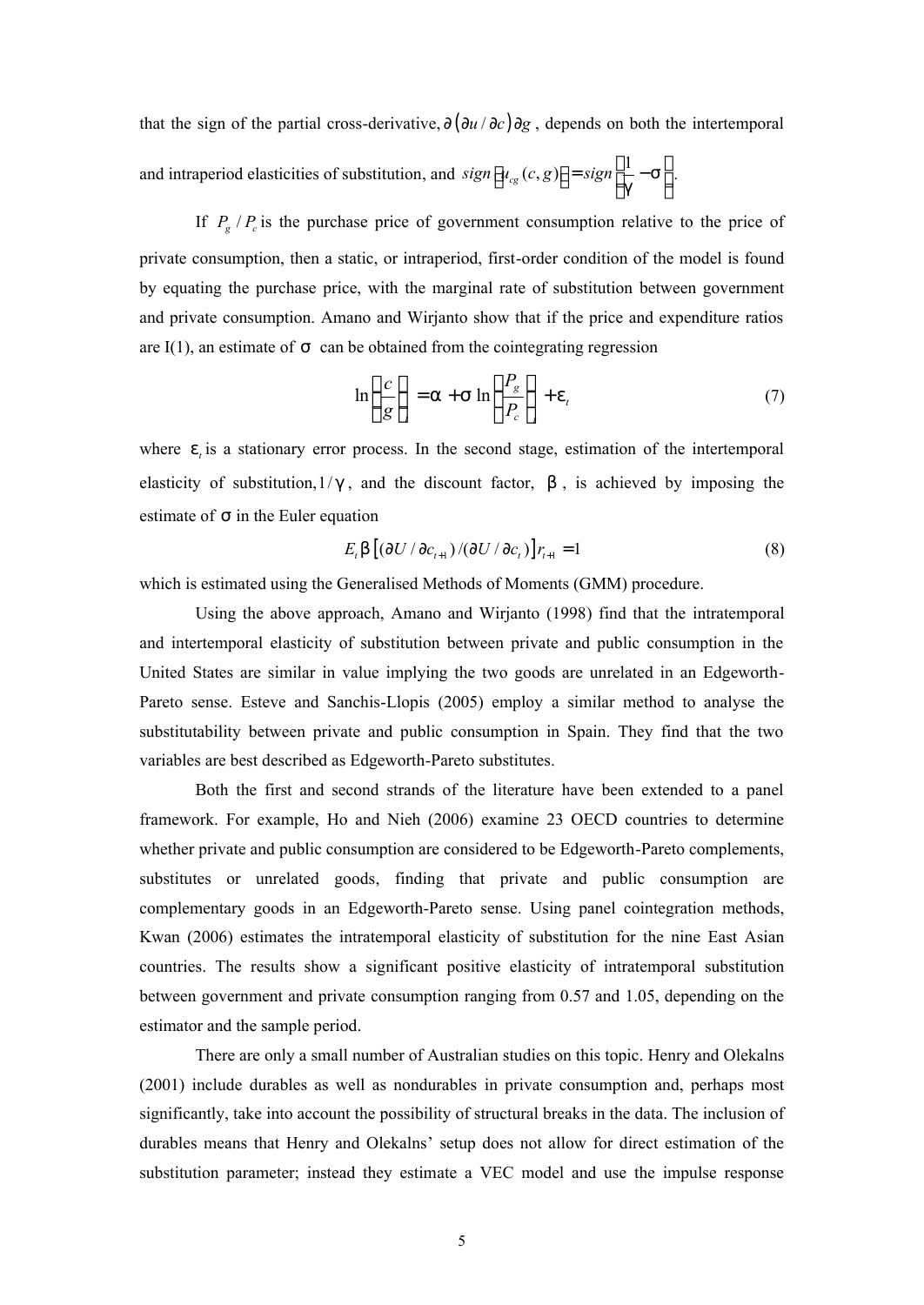functions for an increase in  $g$  to infer the degree of substitution<sup>3</sup>. They show that a long-run equilibrium relationship does exist between private and public consumption; however there is evidence of a significant structural shift during the period of financial deregulation. Consistent with Karras, Henry and Olekalns find that prior to 1983 private and public consumption for Australia were complementary however after financial deregulation they found that the relationship switched from one of complementarity to substitutability, although the latter estimate is most likely not statistically significant.

 Evidence of structural breaks in Australian macroeconomic relations around the time of financial and exchange rate deregulation is not uncommon. It is plausible that private sector consumption decisions are affected by the lifting of liquidity constraints. Henry and Olekalns (2001) suggest that easing of liquidity restrictions may make it easier for consumers to borrow and thus substitute their own consumption for public consumption. Prior to deregulation, these opportunities were limited. They argue that it is not surprising that the relationship between private and public consumption in Australia altered during the early 1980s. Another possibility is that due to financial deregulation, the behaviour of the real interest rate changed. Henry and Olekalns however assume a constant rate of interest which, if this assumption is incorrect, may have led them to the conclusion that there was a change in consumption behaviour in the early 1980s.

A second recent Australian study is that of Harding (2007) who estimates the degree of substitution using the consumption aggregator  $c^* = c + qg$  in an Australian variant of the Christiano and Eichenbaum (1992) DSGE model. His estimate of  $\hat{q} = 0.2869$ , obtained using aggregate quarterly consumption and government expenditure data from 1978(1) to 2006(1), is not significantly different from zero.

From the discussion above, it is obvious that not only does the relationship between private and public consumption differ between countries but also the relationship between these two variables within a country can shift over time. Given the constantly changing economic environment and the importance of this issue for effective macroeconomic policy, continued study into this area is warranted.

 The model in this paper is based on equation (7) where the intratemporal elasticity of substitution between public and private consumption is estimated in a panel framework. The present study breaks from the literature however as this is the first panel study where the cross-sectional dimension consists of regions within a country – as discussed previously, state

 $\overline{a}$ 

<sup>&</sup>lt;sup>3</sup> Aristei and Pieroni (2008) also employ a VEC approach, with AIDS restrictions imposed on a 3 commodity demand system. Using quarterly 1964-2002 UK data they find that government consumption of 'private' goods has significantly differential effects on their three categories of private nondurable consumption.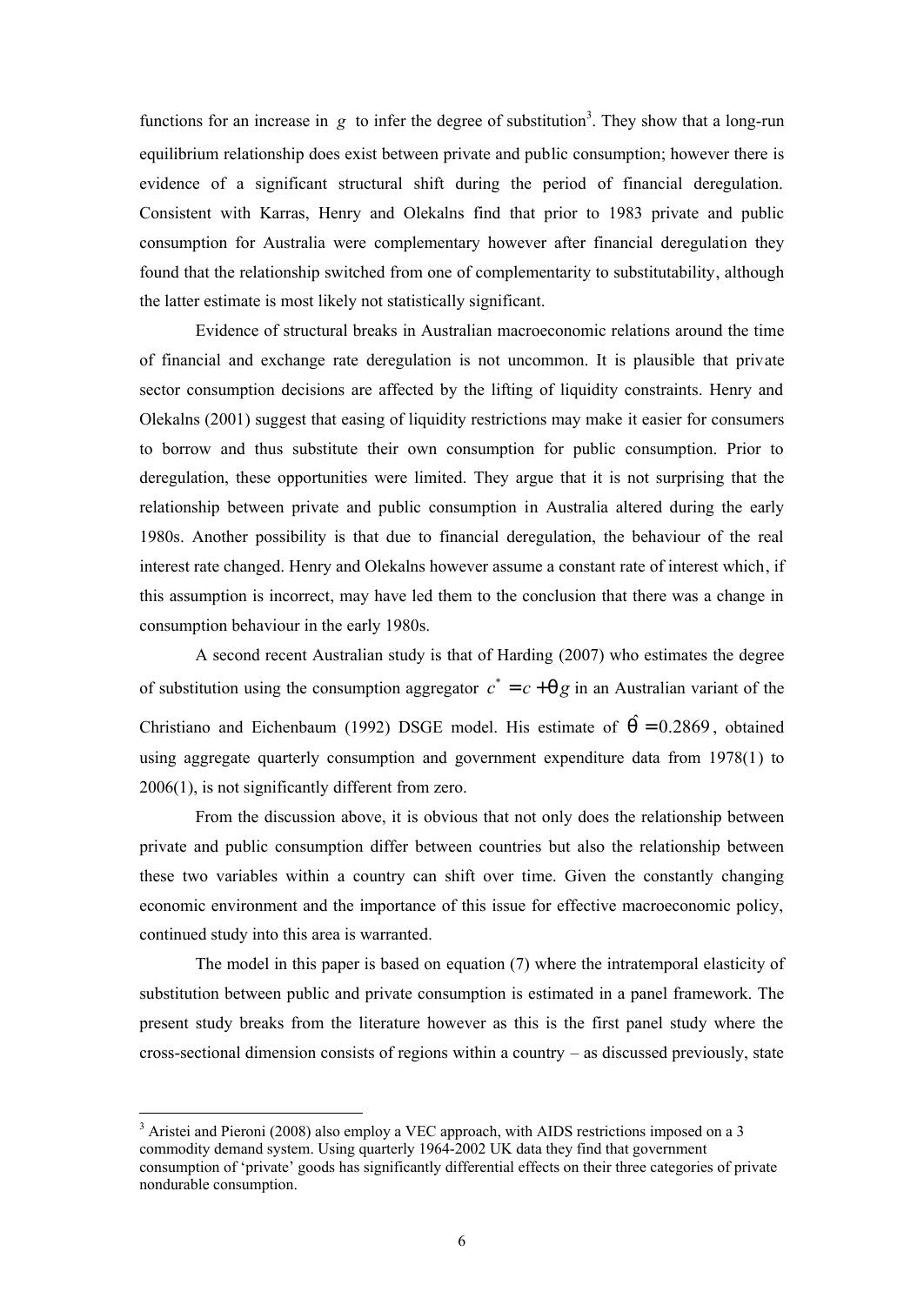government expenditures are concentrated on 'private' expenditures and so provide a natural partition for government activity in Australia.

# **3. Data and pretesting**

Quarterly data for private and government consumption were obtained from the Australian Bureau of Statistics<sup>4</sup>. Government consumption, *g*, consists of state and local government spending on goods and services, and private consumption consists of state spending on nondurable goods and services. All variables are seasonally adjusted, in constant prices and are taken on a state-by-state basis with the sample period extending from 1985:03 to 2007:01.

Included in the definition of 'nondurables' are: food, cigarettes and tobacco, alcoholic beverages, rent and other dwelling services, electricity, gas and other fuel, health, operation of vehicles, transport services, communications, recreation and culture, education services, hotels, cafes and restaurants, insurance and other financial services, and other goods. Included in the definition of 'durable' goods are: furnishings and household equipment, and purchase of vehicles. Net expenditure interstate is excluded. Expenditure on rent and dwelling services is the largest single component of total expenditure, averaging approximately 16-17 per cent of overall expenditure.

 The proportion of private expenditure spent on nondurables and durables is similar across all six states. Taking as an example private expenditure in Tasmania, approximately 94 per cent of total expenditure is on what has been defined as nondurable goods and services. The two price series for each state,  $P_c$  and  $P_g$ , are the implicit price deflators of government and nondurable private consumption respectively.

 Given the relatively short time span of the data and the benefits associated with panel data analysis, the data are pooled into a panel framework. Before the panel model can be estimated, the properties of each component series need to be tested to ensure correct panel estimation methods are used.

## *Unit Root Tests*

 $\overline{a}$ 

 It has been well documented that most of the unit root tests for time series have low power – that is, they tend to accept the null of a unit root too often. The extension of unit root tests to the panel framework has allowed the additional information contained in the cross-sectional dimension to improve the power of unit root testing. Significant contributions include Levin, Lin and Chu (2002), Breitung (2000), Im, Pesaran and Shin (2003), Maddala and Wu (Fisher-Chi squared test) (1999), and Hadri (2000).

<sup>&</sup>lt;sup>4</sup> Australian Bureau of Statistics, Australian National Accounts: State Accounts, cat.no.5206.0.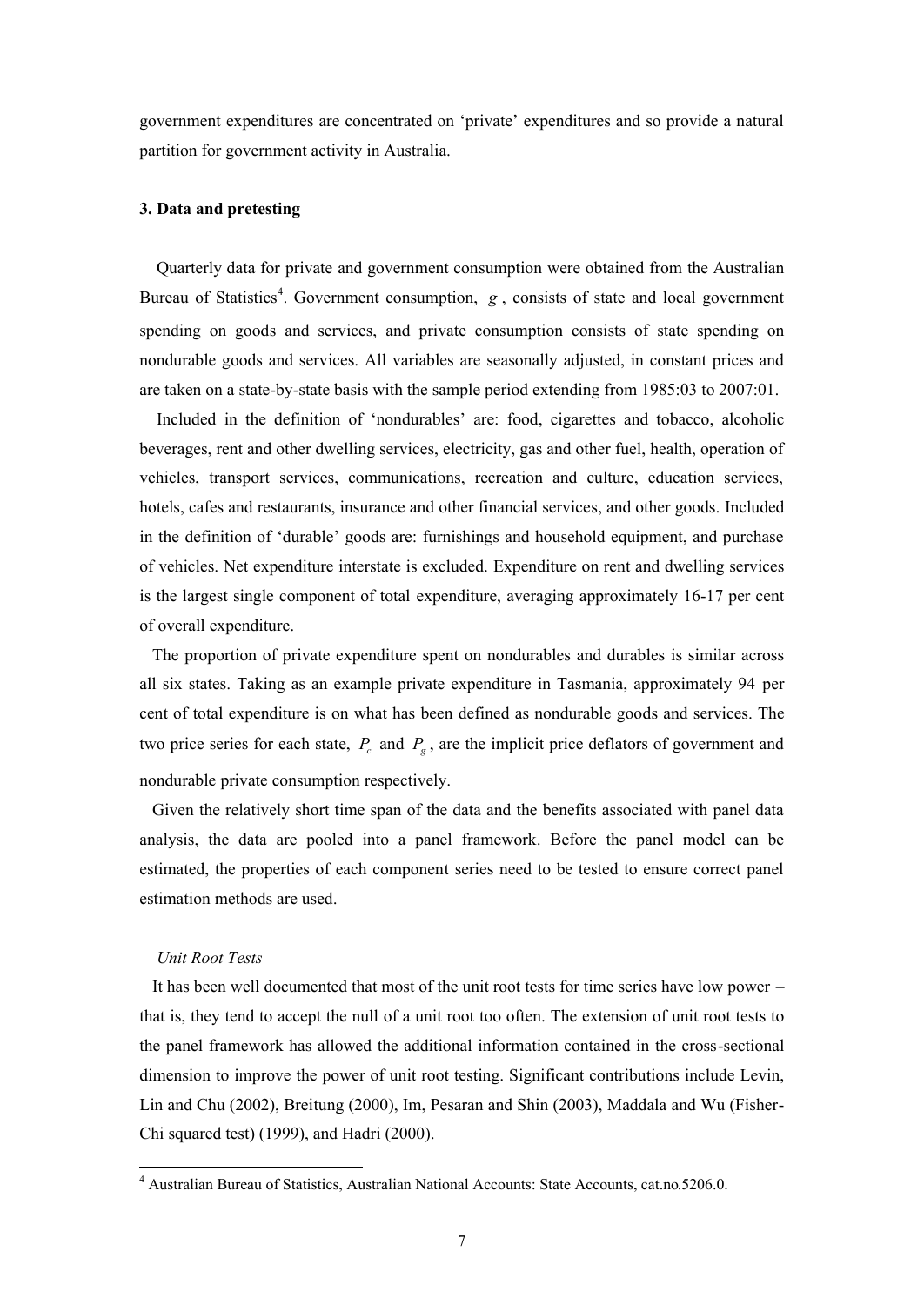The tests developed by the above mentioned authors can be classified into two groups depending on whether the autoregressive coefficient is assumed to be homogeneous across cross-sections or not.

Consider the following AR(1) process for panel data:

$$
y_{it} = a_i + b_i t + r_i y_{it-1} + e_{it}
$$
\n
$$
(9)
$$

where  $i = 1, 2, \ldots, N$  cross-section units observed over  $t = 1, 2, \ldots, T$  periods;  $a_i$  and  $b_i$ represent the cross-section specific intercept and trend terms, and *r<sup>i</sup>* represents the autoregressive coefficients. If the autoregressive coefficients, *r<sup>i</sup>* , are assumed to be common across all cross-sections, then the Levin, Lin and Chu, Breitung and Hadri panel unit root tests are appropriate. The tests of Im, Pesaran and Shin, and Maddala and Wu relax this assumption, allowing the autoregressive coefficient to vary across cross-sections. The latter tests allow more flexibility when testing for a unit root and as such, the results of these tests will bear more weight than the results of the Levin, Lin and Chu, Breitung and Hadri tests.

| <b>Table 1 Panel unit root tests</b> |         |                  |                             |                                       |  |  |
|--------------------------------------|---------|------------------|-----------------------------|---------------------------------------|--|--|
|                                      | ln(c/g) | $\Delta$ ln(c/g) | $\ln (P_{\rm g}/P_{\rm c})$ | $\Delta$ ln ( $P_{\rm g}/P_{\rm c}$ ) |  |  |
| <b>IPS</b>                           |         |                  |                             |                                       |  |  |
|                                      | $-1.09$ | $-14.77$         | 2.36                        | $-17.24$                              |  |  |
|                                      | (0.136) | (0.00)           | (0.99)                      | (0.00)                                |  |  |
| Maddala<br>and                       |         |                  |                             |                                       |  |  |
| Wu                                   | 14.52   | 177.42           | 2.23                        | 211.42                                |  |  |
| (ADF-Fisher)                         | (0.27)  | (0.00)           | (0.99)                      | (0.00)                                |  |  |
| <b>LLC</b>                           |         |                  |                             |                                       |  |  |
|                                      | 0.45    | 2.45             | 1.20                        | $-6.35$                               |  |  |
|                                      | (0.67)  | (0.99)           | (0.88)                      | (0.00)                                |  |  |
| Breitung                             |         |                  |                             |                                       |  |  |
|                                      | $-1.53$ | $-8.05$          | 3.86                        | $-6.33$                               |  |  |
|                                      | (0.06)  | (0.00)           | (0.99)                      | (0.00)                                |  |  |
| Null: unit root                      |         |                  |                             |                                       |  |  |
| Hadri                                | 8.31    | $-0.75$          | 13.91                       | $-1.42$                               |  |  |
|                                      | (0.00)  | (0.77)           | (0.00)                      | (0.92)                                |  |  |

With the exception of the Levin, Lin and Chu test, all the panel unit root tests indicate that the two series are non-stationary  $I(1)$  processes.

The panel unit root tests used above are described in the literature as 'first generation' panel unit root tests. They are so called because each state within the component series is assumed to be independent of the other states. In the majority of empirical research conducted with nonstationary panel data in this field, the panel unit root tests used have assumed cross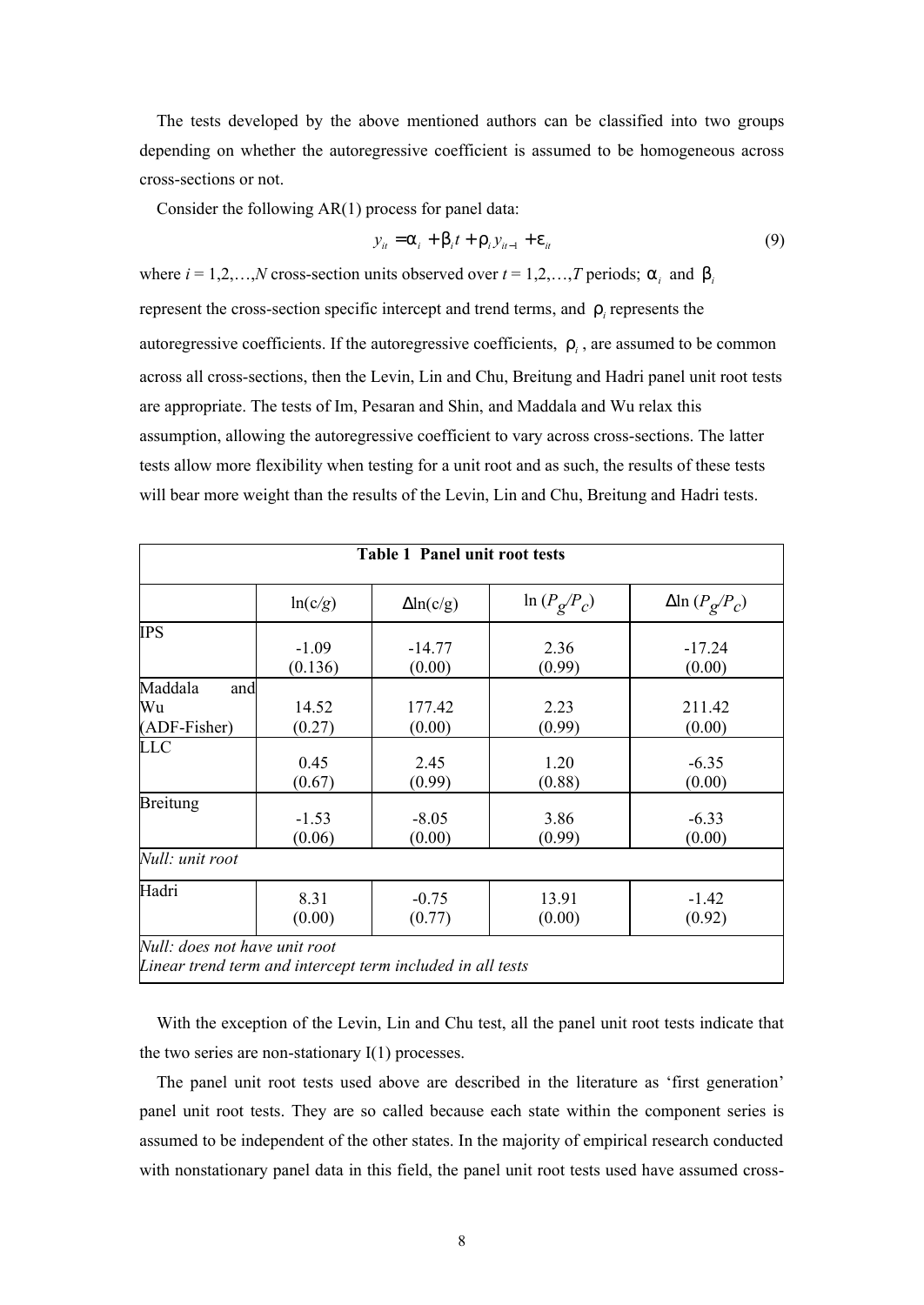sectional independence. The assumption of cross-section independence in this paper, where the panel consists of regions within a single country, is perhaps more restrictive than in the studies that have preceded it. Not only do common international factors impact upon the states of Australia but the states are subject to common laws, have a common currency and a high degree of labour mobility. As such, the assumption of cross-sectional independence in this study is likely to be rejected.

Overcoming this problem requires panel unit root tests that account for cross-sectional dependence. 'Second generation' panel unit root tests attempt to overcome this issue, however what has been accomplished has so far only been applied to large panels (see Breitung and Pesaran (2005) for an overview of these tests). Pesaran (2007) develops the most applicable panel unit root test in the presence of cross-sectional dependence. He proposes a crosssectionally augmented Dickey-Fuller (CADF) regression which augments the standard panel Dickey Fuller regression with terms involving the level and first difference of the crosssectional mean of the variables – in this way the test takes account of the common factor in the data. Unfortunately Pesaran provides critical values for panels with ten cross-sectional dimensions or more. As the critical values for a panel with ten cross-section dimensions vary widely depending on the time dimension, it is difficult to infer the necessary critical values for this paper and for that reason results are not presented.

 However, O'Connell (1998) notes that if cross-sectional correlation is present, panel unit root tests that assume cross-section independence are more likely to reject the null of a unit root. Given that the panel unit root tests used in this paper (which assume independence across cross-sections) almost always accept the null of a unit root, it is assumed that unit root tests that take into account cross-section dependence would also accept the unit-root null.

#### *Cointegration*

 There is now a small literature developing on testing for cointegration in panel models. The key contributions to this field come from Pedroni (1999, 2001, 2004), and McCoskey and Kao (1998). Pedroni's tests are based on Engle and Granger's time series test for cointegration, where test statistics appropriate for panel residuals are simulated. More specifically, the following regression is run:

$$
y_{it} = a_i + b x_{it} + e_{it}; \quad \begin{cases} i = 1, 2, ..., N \\ t = 1, 2, ..., T \end{cases}
$$
 (10)

Both  $y_i$  and  $x_i$  are assumed to be I(1). Under the null hypothesis, it is assumed that the variables are not cointegrated and thus the residual series,  $e_{it}$ , is nonstationary. Pedroni's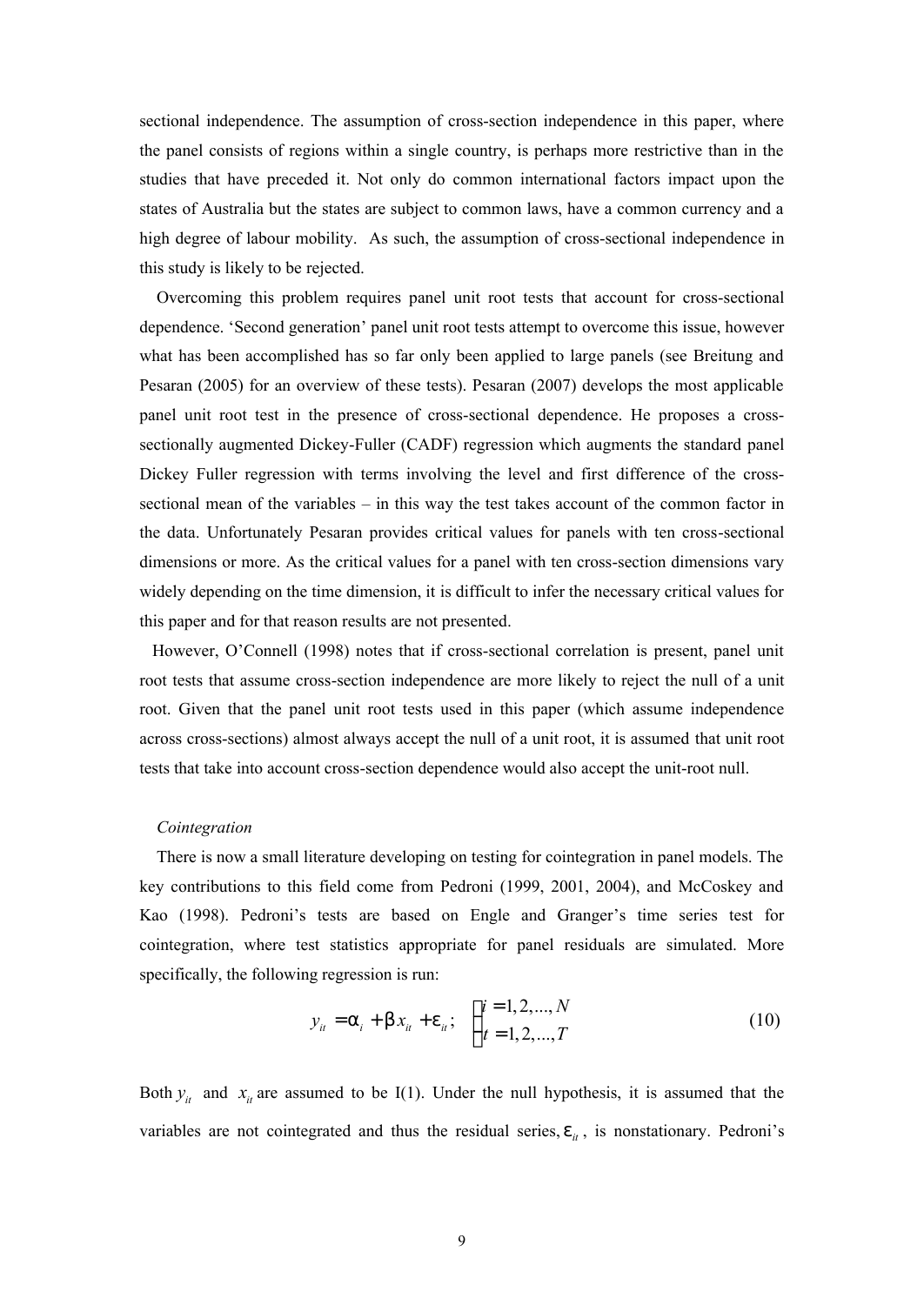approach is to obtain the residuals from  $(10)$  and then test whether the residuals are nonstationary by running the regression below for each component series:

$$
\mathbf{e}_{it} = \Gamma_i \mathbf{e}_{i, t-1} + u_t \tag{11}
$$

or, in the augmented case,

$$
e_{it} = r_i e_{i,t-1} + \sum_{j=1}^{p_i} y_{ij} \Delta e_{i,t-j} + u_t
$$
 (12)

The null hypothesis of Pedroni's test is no cointegration,  $r_i = 1$ . In the panel cointegration case as in panel unit root testing, there are two alternative hypotheses: the homogeneous alternative where  $(\Gamma_i = \Gamma)$  < 1 for all cross-sections, and the heterogeneous alternative  $r_i$  < 1 for all cross-sections.

 Pedroni constructs appropriate critical values for several residual-based tests of the null of no cointegration, four based on pooling along the within-dimension and three based on pooling along the between-dimension. The within-dimension tests assume homogeneity of the autoregressive coefficient in the alternate hypothesis while the between-dimension tests assume heterogeneity of the autoregressive coefficient in the alternate hypothesis. If we denote  $r_i$  the autoregressive coefficient of the residuals in the  $i^{\text{th}}$  cross-section, then the homogenous and heterogeneous test are specified as follows:

Within-dimension:  $H_0$ :  $\Gamma_i = 1$  for all *i*,  $H_0$ :  $\Gamma_i = \Gamma < 1$  for all *i*. Between-dimension:  $H_0: \Gamma_i = 1$  for all *i*,  $H_0: \Gamma_i < 1$  for all *i*.

 Table 2 shows Pedroni's seven panel test statistics, which evaluate the null hypothesis of no cointegration against both the homogeneous and the heterogeneous alternatives. On examination of the *p*-values, six out of the seven tests strongly reject the null hypothesis of no cointegration. It can be concluded that the consumption and price series used in this paper form a cointegrating relationship.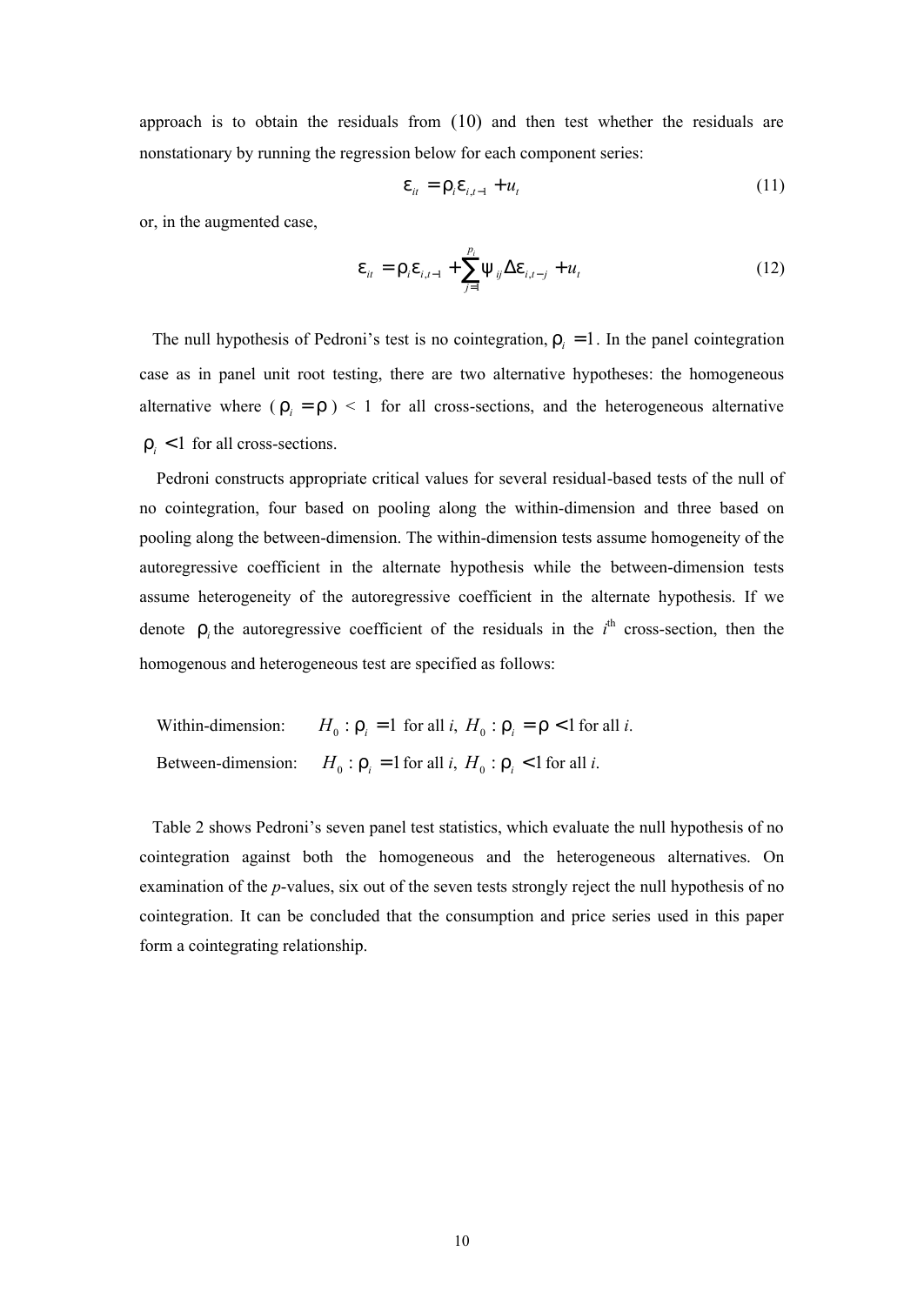| <b>Table 2 Pedroni residual-based Cointegration Tests</b>                |           |            |                       |            |  |  |  |  |
|--------------------------------------------------------------------------|-----------|------------|-----------------------|------------|--|--|--|--|
| Null Hypothesis: No cointegration<br>First $HA$ - common AR coefficients |           |            |                       |            |  |  |  |  |
|                                                                          | Statistic | $p$ -value | Weighted<br>statistic | $p$ -value |  |  |  |  |
| Panel U                                                                  | 1.75      | 0.09       | 0.81                  | 0.29       |  |  |  |  |
| Panel r                                                                  | $-17.91$  | 0.00       | $-14.44$              | 0.00       |  |  |  |  |
| Panel PP                                                                 | $-11.77$  | 0.00       | $-10.11$              | 0.00       |  |  |  |  |
| Panel ADF                                                                | $-4.58$   | 0.00       | $-4.29$               | 0.00       |  |  |  |  |
| Second $HA$ - individual AR coefficients                                 |           |            |                       |            |  |  |  |  |
| Group $\Gamma$                                                           | $-14.68$  | 0.00       |                       |            |  |  |  |  |
| Group PP                                                                 | $-10.93$  | 0.00       |                       |            |  |  |  |  |
| Group ADF                                                                | $-4.36$   | 0.00       |                       |            |  |  |  |  |

# **4. Results**

In this section, the intratemporal cointegrating model outlined in section 2 is estimated by employing panel estimation techniques. Given that panel models deal with time and crosssection dimensions, estimation is more complicated than estimating a pure time-series or cross-section regression. The panel techniques used in this paper need to account for a number of panel-specific problems including different residual variances for each of the component series as well as contemporaneous correlation between the residuals. Panel estimation is further complicated because the estimation methodology needs to allow for the variables being cointegrated.

 Two estimation methods are used. The first is a generalised least squares (GLS) method that accounts for both cross-section heterogeneity as well as conditional correlation between the contemporaneous residuals for each cross-section. The second estimation method is Dynamic Ordinary Least Squares (DOLS). First introduced in a paper by Saikkonen (1991), the DOLS estimation method has shown to be an efficient estimation technique for cointegrated models.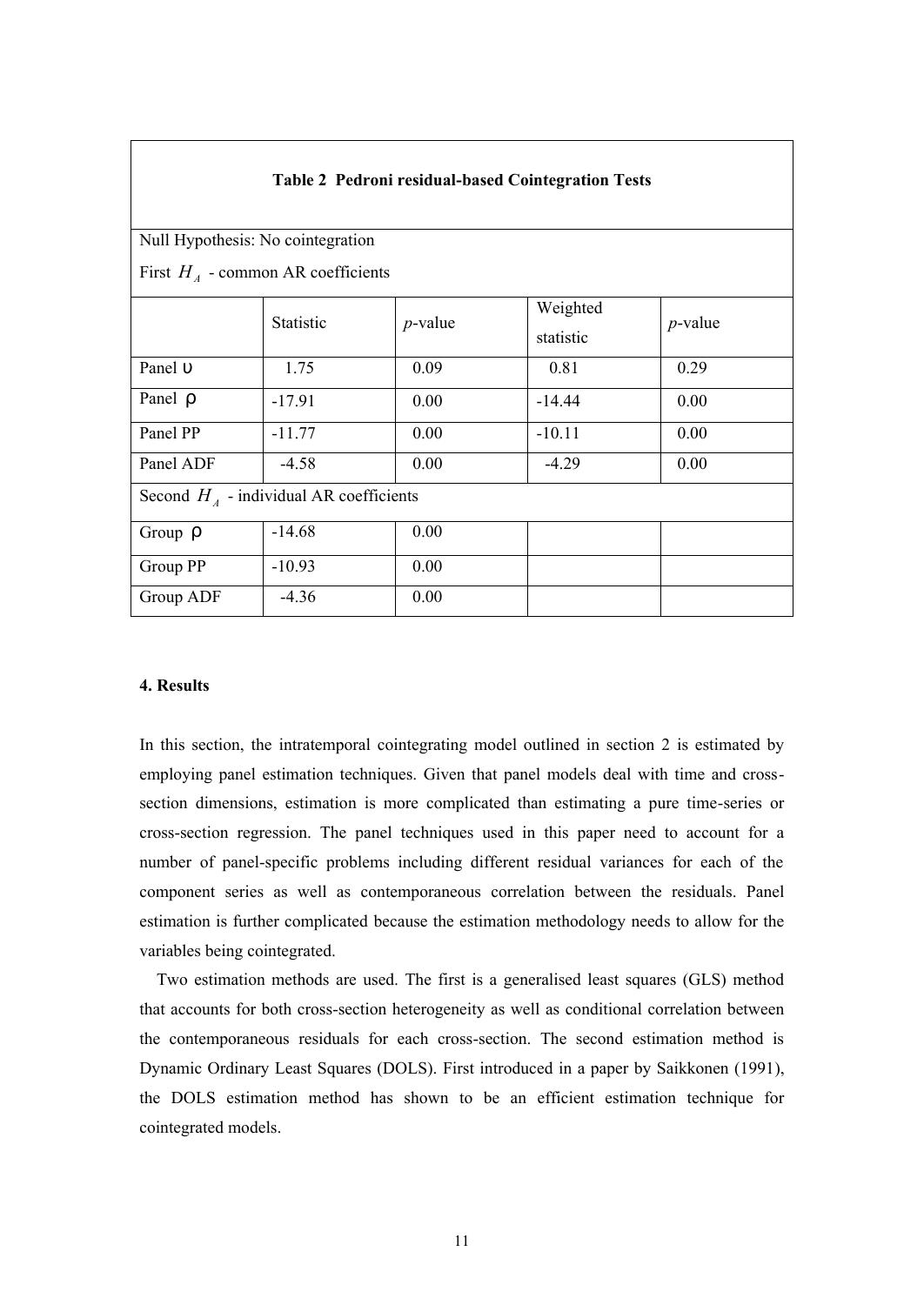*Generalised Least Squares (GLS)*

The model to be estimated is

$$
\ln\left(\frac{c}{g}\right)_{ii} = a_i + S \ln\left(\frac{P_g}{P_c}\right)_{ii} + e_{ii}, \begin{cases} i = 1, 2, ..., 6\\ t = 1, 2, ..., 87 \end{cases}
$$
(13)

As indicated we choose a fixed effects model in which the intercept term varies over the individual cross-sections but the coefficient of concern,  $S$ , is constant. Hence  $a_i$  captures the effects of those variables that are unique to each cross-section yet constant over time and *s* gives the intratemporal elasticity of substitution that is constant across states and time. When *T* (the number of time series data) is large and *N* (the number of cross-sectional units) is small, there is likely to be little difference in the value of the parameters estimated by a fixedeffects model and a random-effects model; also, if the error term and the regressors are correlated, the estimators in the fixed-effects model are unbiased.

The estimation of (13) needs to take two additional factors into account. First, given the differences between each state, allowance must be made for differences in the residual variances – that is, the model needs to correct for heteroskedasticity in the residuals. Secondly, given the close connection between the states in terms of inflation and interest rates, contemporaneous correlation between the residuals needs to be considered also.

We assume a cross section seemingly unrelated regression with

$$
E\left(\frac{\text{ee}'}{\ln\left(\frac{Pg}{Pc}\right)}\right) = \Omega_N\tag{14}
$$

where elements on the diagonal of  $\Omega$  are not necessarily equal. Serial correlation is assumed to be zero. This estimation method is appropriate in this case where, as previously mentioned, the unique qualities of each state would lead to different-sized variances, and regional spillovers and the interactions between the states would lead to a correlation between the states. As such, a fixed effects model that accounts for both cross-section heteroskedasticity and contemporaneous correlation in the residuals is estimated and the results are presented below:

$$
\ln\left(\frac{c}{g}\right)_{it} = \hat{a} + \hat{S} \ln\left(\frac{P_g}{P_c}\right)_{it}
$$
  
1.49 0.09  
(603.67) (2.69) (15)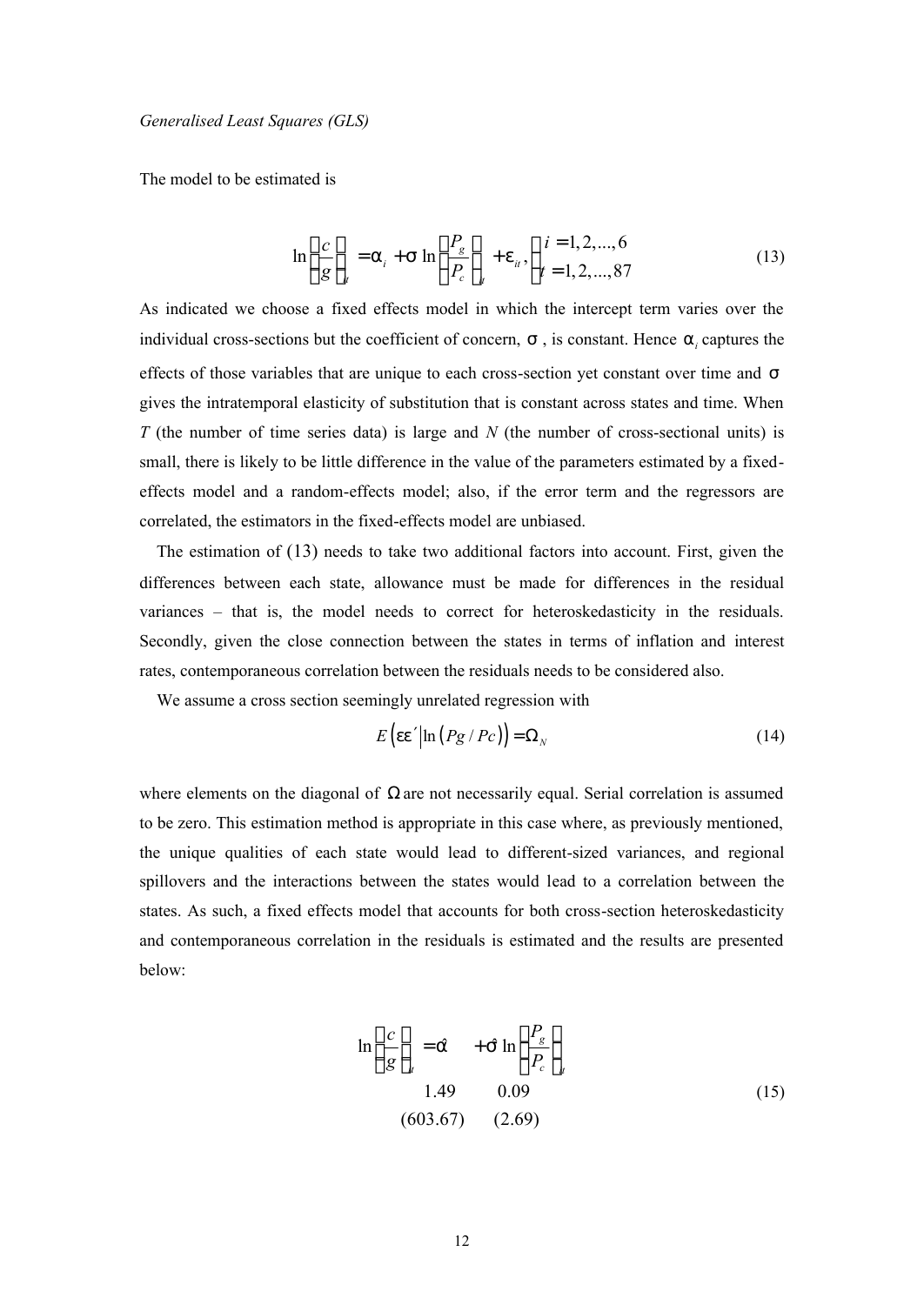Using this GLS estimation method, the intratemporal elasticity of substitution between private and public consumption is significant with a value of  $0.09<sup>5</sup>$ .

## *Dynamic Ordinary Least Squares (DOLS)*

Although the above estimation method may be appropriate for a number of reasons, the estimation of this particular panel equation is further complicated by the fact that the two variables used in the model are cointegrated. Saikkonen (1991) discusses asymptotic efficiency of the estimated parameters in this context. His model, later augmented by Kao and Chiang (2000) to the panel framework, attempts to correct for asymptotic inefficiency when the variables in a regression are cointegrated. In Kao and Chiang's influential paper, the asymptotic distributions of three panel estimation methods are analysed; ordinary least squares OLS, fully modified OLS (FMOLS) and dynamic OLS (DOLS). Kao and Chiang find that the DOLS method outperforms both the FMOLS and OLS with respect to asymptotic efficiency when estimating panels with cointegrated variables.

 As in the GLS method, the DOLS model is a fixed-effects model that takes into account both heteroskedasticity and contemporaneous correlation in the residuals but the equation is augmented to include leads and/or lags of the change in the independent variable:

$$
\ln\left(\frac{c}{g}\right)_{i,t} = a + \sin\left(\frac{P_g}{P_c}\right)_{i,t} + \sum_{j=-q}^{q} f_{i,j} \Delta \ln\left(\frac{P_c}{P_g}\right)_{i,t+j} + e_{it}, \begin{cases} i = 1, 2, ..., 6\\ t = 1, 2, ..., 87 \end{cases}
$$
 (16)

 The reason behind the augmentation of the estimated equation is summarised by Saikkonen (1991, p. 14)

> The idea is essentially to remove the asymptotic inefficiency of the least-squares estimator by using all the stationary information of the system to explain the short-run dynamics of the cointegration regression. Increasing the amount of such stationary information may reduce the relevant error covariance matrix of the cointegration regression and thereby improve the asymptotic efficiency.

The results of the model estimated using DOLS are shown below, with the *f* -coefficients retained being determined on the basis of significance as indicated by *t*-ratios. It can be seen that the use of DOLS has no effect on the estimated value of intercept term or the fixed

 $\overline{a}$ 

<sup>&</sup>lt;sup>5</sup> We have not calculated standard errors for the cross-section fixed effects. However the estimates are: NSW (0.12), Vic (0.06), QLD (0.05), SA (-0.02), WA(-0.07), TAS (-0.015).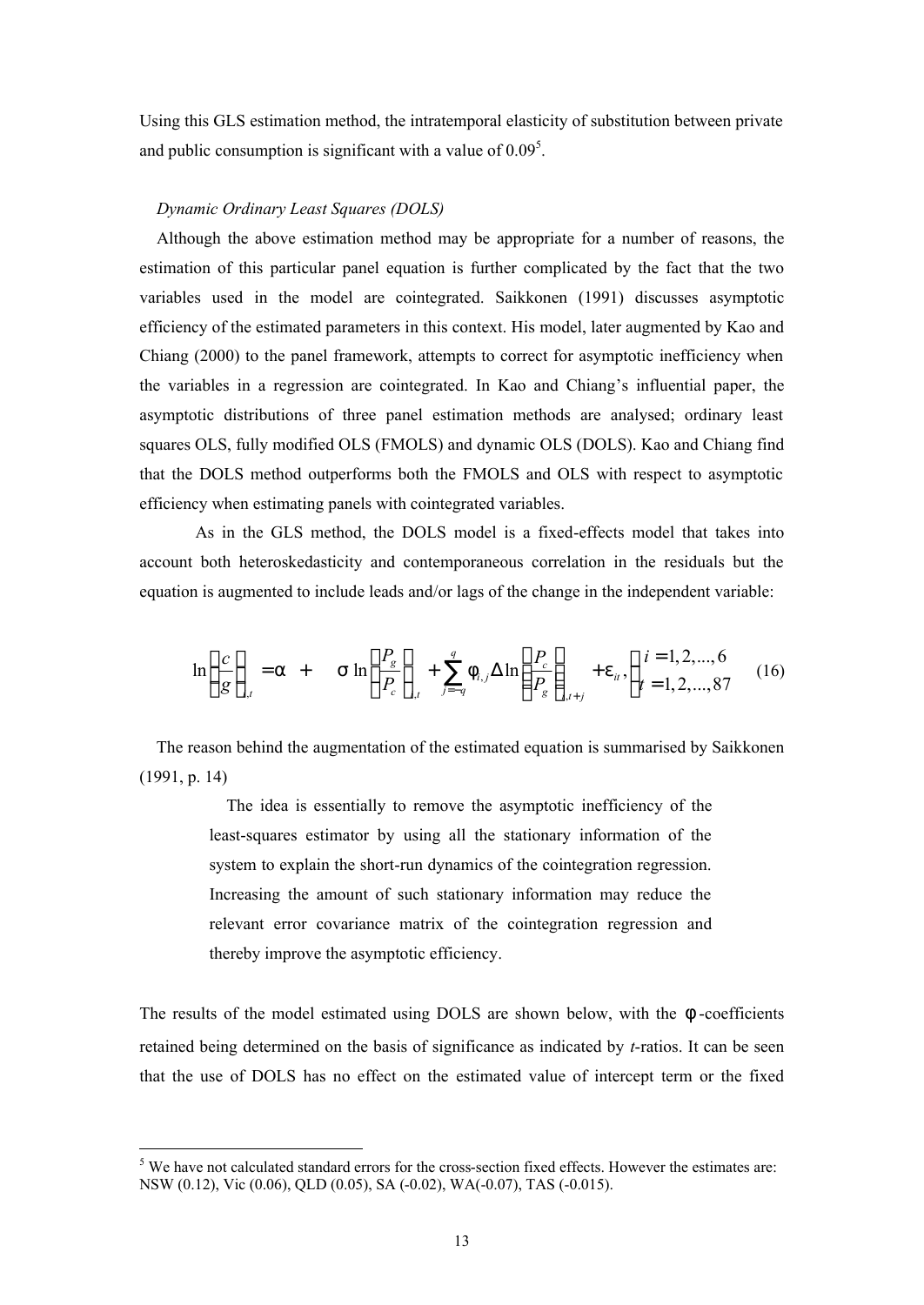effects<sup>6</sup>, but the estimate of the intratemporal elasticity of substitution increases from 0.09 to 0.17.

$$
\ln\left(\frac{c}{g}\right)_{i,t} = \hat{a} + \hat{S} \ln\left(\frac{P_g}{P_c}\right)_{i,t} + \hat{f}_{i,1} \Delta \ln\left(\frac{P_c}{P_g}\right)_{i,t+1}
$$
  
1.49 0.17 0.22  
(618.5) (4.72) (5.04)  

$$
\overline{R}^2 = 0.92, DW = 0.92
$$
 (17)

Diagnostic testing of an estimated model is essential to ensure accuracy in the model's interpretation. Unfortunately, correcting for problems such as autocorrelation and heteroskedasticity in panel data has not been the subject of extensive research. Following from the univariate tests, the low value of the Durbin-Watson statistic, 0.92, implies that some form of positive autocorrelation is present, but as far as we are aware Newey-West, or HAC (heteroskedasticity and autocorrelation consistent) standard errors, which correct for autocorrelation, have not yet been extended to the panel framework.

## **5. Conclusions**

The purpose of this paper is to investigate the substitutability between private and public consumption expenditure in Australia. In order to achieve this, private and public consumption expenditure for each of the six Australian states were analysed in a panel framework in order to determine the intratemporal (or static) elasticity of substitution between them.

Using the available panel unit root and cointegration tests and an efficient estimation method for cointegrated panel models, an intratemporal elasticity of substitution of 0.17 was found. Bearing in mind that in the Amano and Wirjanto (1998) framework the sign of the partial cross-derivative,  $\frac{\partial (\partial u / \partial c)}{\partial g}$  depends on both the intertemporal and intraperiod

elasticities of substitution, and  $sign\left[u_{cg}(c, g)\right] = sign\left[\frac{1}{a} - s\right]$ *g*  $[u_{cg}(c,g)] = sign \left[\frac{1}{g} - s\right]$ , further information is required to assess the substitution relationship between public and private consumption in Australia. The intertemporal elasticity of substitution  $\frac{1}{1}$ *g* has not been estimated in the paper. As far as we are aware the only recent Australian study to estimate an intertemporal elasticity of substitution is Cashin and McDermott (2003). Their aggregate model has three goods –

 6 The estimated values of the cross-section fixed effects are the same as in fn.54.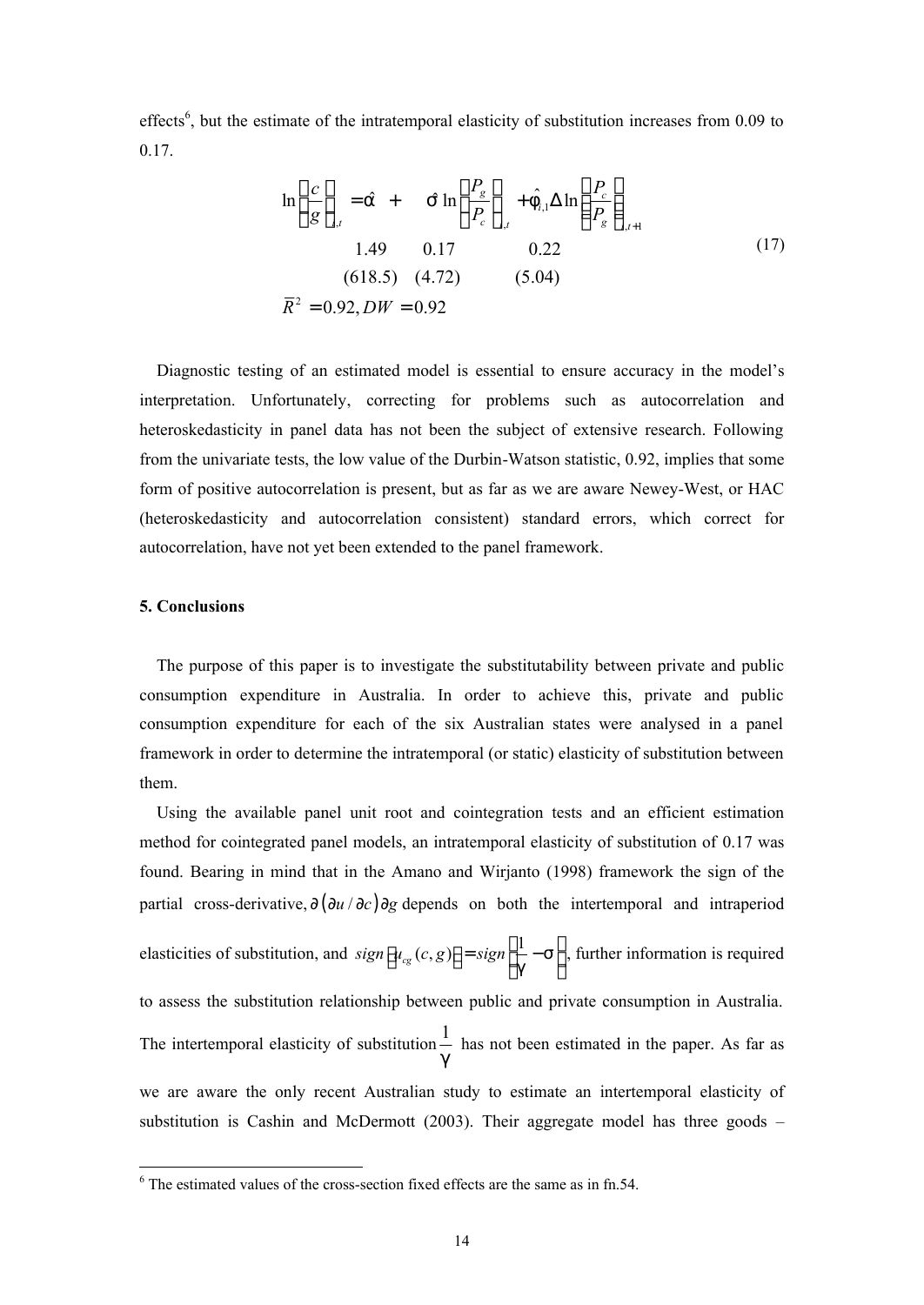exportables, importables and non-tradables. Utility for the representative 'consumer' (including both the private-sector and the government) is defined over imports and nontradables in the same way as in Amano and Wirjanto (1998), and the same two-step estimation procedure is applied. Using annual Australian data from 1970 to 1995, they estimate  $\frac{1}{0} = 0.88$ *g*  $= 0.88$  which if taken at face value, and together with our estimate of the intratemporal elasticity of substitution of 0.17, would imply that government and private consumption are complements. Alternatively, one might draw on the DSGE literature where estimates of the coefficient of relative risk aversion (i.e. *g* ) range between 0.5 and 2.5. Given our estimate of *s* , values of *g* in this range would still yield the result a complementarity result.

 This result may not be robust, however, for a number of reasons. There is some evidence that our DOLS estimate does not fully account for serial correlation, and we have only allowed for contemporaneous cross-correlation between the states. Most likely a richer correlation structure is warranted. Second, our model may be overly simplistic in that the price ratio used in this study is not, for government consumption expenditure, reflective of the price the representative consumer actually faces. The Amano and Wirjanto (1998) setup is solving a 'social planning' problem with a unitary government, no distorting taxes, and where, presumably, the representative consumer is the median voter. Australian reality differs from this setup in potentially important ways. Perhaps the most fruitful extension to the work presented in this paper, however, would be to use the same state-based consumption data to undertake a VEC analysis of the interaction between government and private consumption. Such an approach would avoid reliance on the 'social planning' assumptions that underpin our present estimates.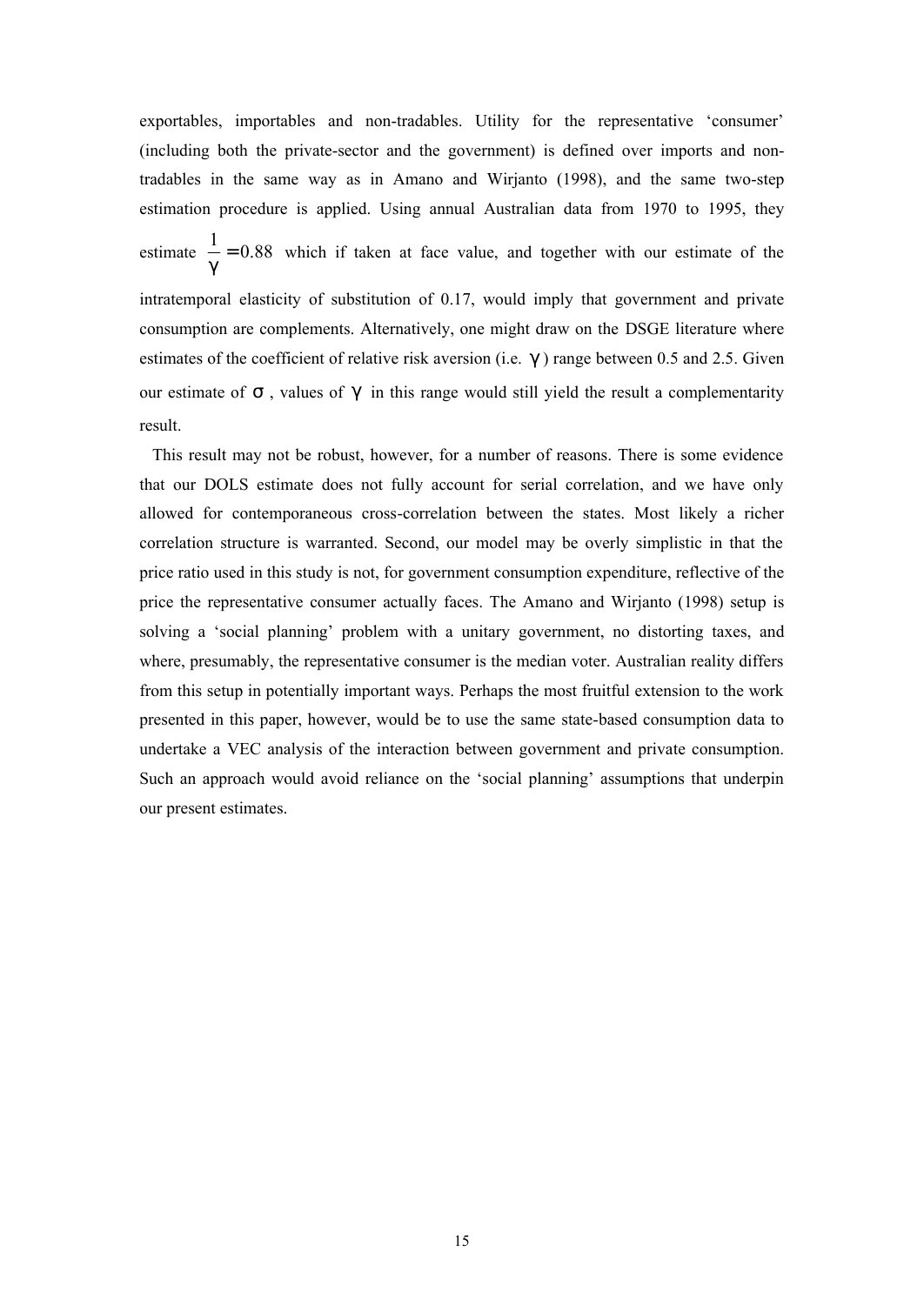## **6. References**

Ahmed, S. 1986. 'Temporary and Permanent Government Spending in an Open Economy, Some Evidence for the United Kingdom', *Journal of Monetary Economics*, 17:197-224.

Amano, R. and T. Wirjanto. 1998. 'Government Expenditures and the Permanent-Income Model'. Review of Economic Dynamics, 1: 719-730.

Aristei, D. and L. Pieroni. 2008. 'Government Consumption and the Composition of Private Expenditure: A Conditional Error Correction Model', *Scottish Journal of Political Economy*, 55(2): 143-166.

Aschauer, D. 1985. 'Fiscal Policy and Aggregate Demand'. *American Economic Review*, 75 (1): 117-127.

Bailey, M. 1971. *National Income and the Price Level: A Study in Macroeconomic Theory*, Second Edition. McGraw Hill, New York.

Baltagi, B. and C. Kao. 2000. 'Nonstationary Panels, Cointegration in Panels and Dynamic Panels: A Survey', Center for Policy Research, Working Paper, no. 16.

Banerjee, A. 1999. 'Panel Data Unit Roots and Cointegration: An Overview'. *Oxford Bulletin of Economics and Statistics*, 61: 607-629.

Barro, R. J. 1981. 'Output Effects of Government Purchases', *Journal of Political Economy*, 84: 343-350.

Breitung, J. and S. Das. 2005. 'Panel Unit Root Tests under cross sectional Dependence', *Statistica Neerlandica*, 59: 414-433.

Breitung, J. and M. H. Pesaran. 2005. 'Unit Roots and Cointegration in Panels'. Discussion Paper, Series 1, *Economic Studies (Deutsche Bundesbank)*, no. 42.

Cashin, P. and C.J. McDermott. 2003. 'Intertemporal Substitution and Terms-of-Trade Shocks', *Review of International Economics*, 11(4), 604-618.

Chiu, R. 2002. 'The Intratemporal Substitution between Government Spending and Private Consumption: Empirical Evidence from Taiwan', *Asian Economic Journal*, 15 (3): 313-323.

Christiano, L.J. and M. Eichenbaum. 1992. 'Current Real-Business-Cycle Theories and Aggregate Labor-market Fluctuations', *American Economic Review* 82(3): 430-450.

Esteve, V and J. Sanchis-Llopis. 2005. 'Estimating the Substitutability between Private and Public Consumption: the Case of Spain, 1960-2003', *Applied Economics*, 37: 2327-2334.

Fiorito, R. and T. Kollintzas. (2004). 'Public Goods, Merit Goods and the relation between Private and Government Consumption', *European Economic Review*, 48: 1367-1398.

Hadri, K. 2000. 'Testing for Stationarity in Heterogeneous Panels', *Econometrics Journal*, 3: 148-161.

Harding, D. and S. Negara. 2007. 'Exploring the role of permanent and transitory shocks in explaining the business cycle', Reserve Bank of Australia workshop on Monetary Policy in Open Economies', Sydney, December.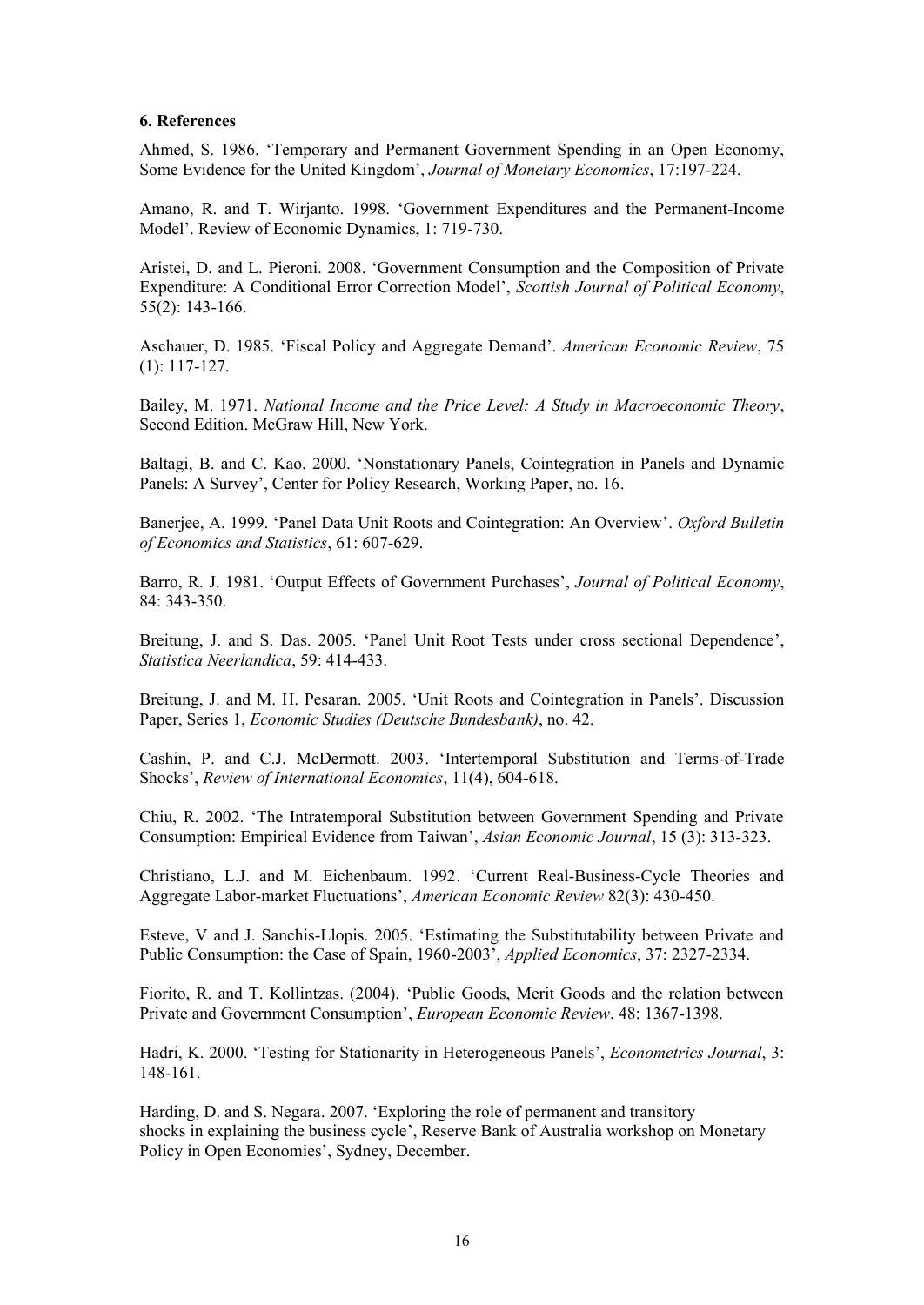Henry, O. and N. Olekalns. 2001. 'Are Private sector Consumption Decisions affected by Public Sector Consumption?', *Economic Record*, 77 (239): 361-373.

Ho, T. 2001. 'The Government Spending and Private Consumption: A Panel Cointegration Analysis', *International Review of Economics and Finance*, 10: 95-108.

Ho, T. and C. C. Nieh. 2006. 'Does the Expansionary Government Spending Crowd out the Private Consumption? Cointegration Analysis in Panel Data', *Quarterly Review of Economics and Finance*, 46: 133-148.

Hsiao, C. 2003. *Analysis of Panel Data*. Cambridge University Press, Cambridge.

Im, K., M. Pesaran and Y. Shin, Y. 2003. 'Testing for Unit Roots in Heterogeneous Panels', *Journal of Econometrics*, 115 (1): 53-74.

Kao, C. and M. Chiang. 2000. 'On the Estimation and Inference of a Cointegrated Regression in Panel Data'. *Advances in Econometrics*, 15: 179-222.

Karras, G. 1994. "Government Spending and Private Consumption: Some International Evidence", *Journal of Money, Credit and Banking*, 26 (1): 9-22.

Katsaitis, O. 1987. 'On the Substitutability between Private Consumer Expenditure and Government Spending in Canada', *Canadian Journal of Economics*, 20 (3): 533-543.

Kormendi, R. C. 1983. 'Government Debt, Government Spending, and Private Sector Behavior', *American Economic Review*, 73: 994-1010.

Kwan, Y. 2006. 'The Direct Substitution between Government and Private Consumption in East Asia', NBER, Working Paper, no.12431.

Levin. A., Lin. F., and C. Chu. 2002. 'Unit Root Tests in panel data: asymptotic and finitesample properties', *Journal of Econometrics*, 108: 1-24.

Maddala, G., and S. Wu. 1999. 'A Comparative Study of Unit Root Tests with Panel Data and a New Simple Test', *Oxford Bulletin of Economics and Statistics, Special Issue*, 61: 631- 652.

McCoskey, S., and C. Kao. 1998. 'A residual-based test of the null of Cointegration in Panel Data', *Econometric Reviews*, 17: 57-84.

Ni, S. 1995. 'An Empirical Analysis on the Substitutability between Private Consumption and Government Purchases', *Journal of Monetary Economics*, 36: 593-605.

O'Connell, P. G. J. 1998. 'The Overvaluation of Purchasing Power Parity', *Journal of International Economics*, 44: 1-19.

Ogaki, M. 1992. 'Engel's Law and Cointegration', *Journal of Political Economy*, 100 (5): 1027-1046.

Ogaki, M. and J. Y. Park. 1997. 'A Cointegration Approach to Estimating Preference Parameters', *Journal of Econometrics*, 82 (1): 107-134.

Pedroni, P. 1999. 'Critical Values for Cointegration Tests in Heterogeneous panels with Multiple Regressors', *Oxford Bulletin of Economics and Statistics Special Issue*, 653-670.